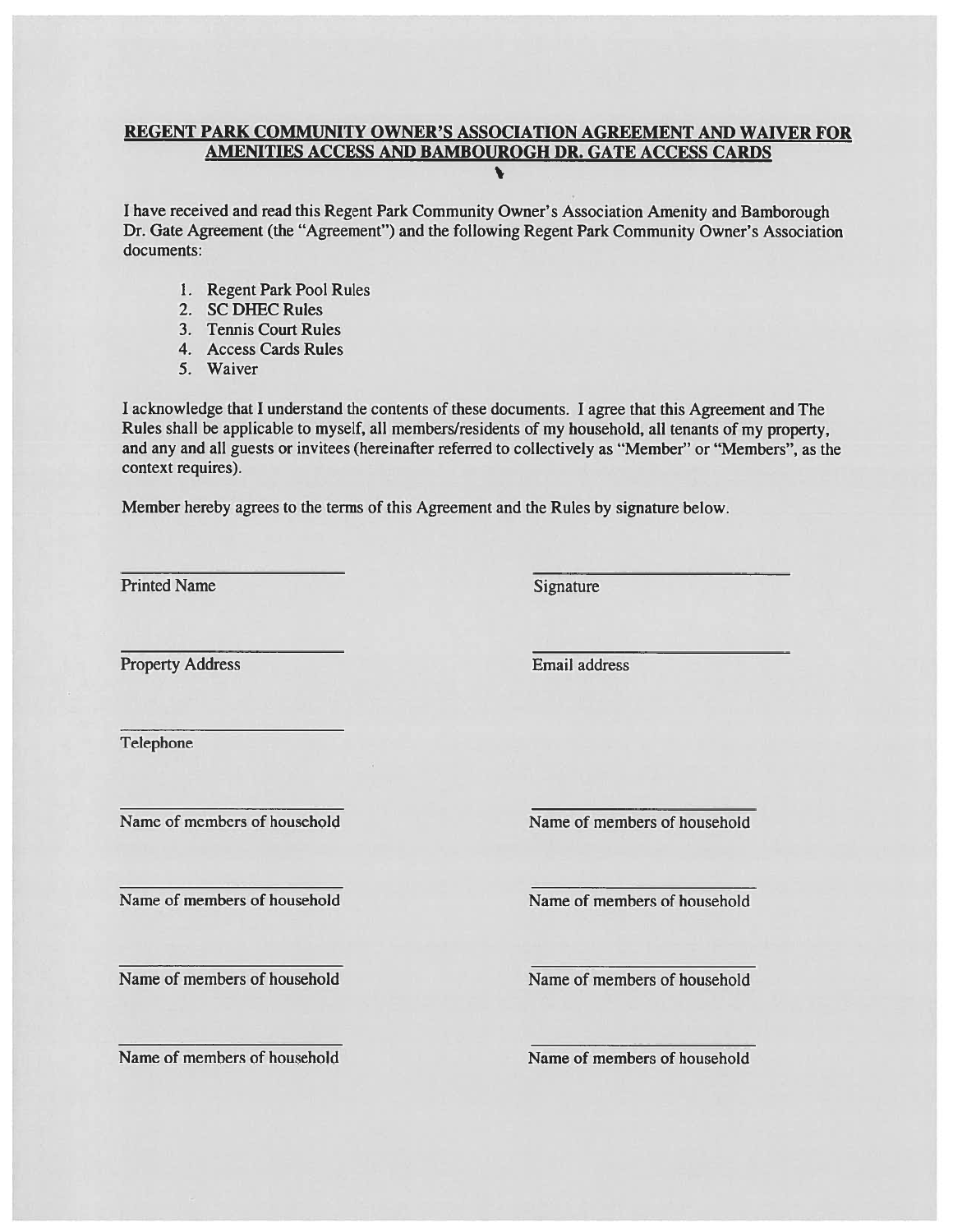## **REGENT PARK POOL RULES**

#### POOL RULES

- 1. All patrons must check in with gate attendant.
- 2. Only two guests per resident are permitted at the pool.
- 3. Residents may not be the guest of other residents at the pool.
- 4. Patrons under the age of 18 may not bring other residents to the pool.
- 5. Patrons under the age of 14 must have adult supervision while at the pool.
- 6. No smoking or alcoholic beverages allowed in the pool area.
- 7. No flotation devices over 3 feet in length allowed.
- 8. Elasticized rubber/plastic pants must be worn over diapers in the pool.
- 9. No Running.
- 10. No Boisterous or Rough Play.
- 11. No Diving allowed in areas of the pool less that *5* ft. deep or in the pools not approved for diving.
- 12. Children should not use swimming pool without supervision.
- 13. Adult should not swim alone.
- 14. No one under the influence of alcohol or drugs should use the pool.
- 15. No person with skin, eye, ear or nasal infections allowed in the pool.
- 16. No persons with communicable disease allowed in the pool.
- 17. No animals or pets allowed in the pool or on the deck.
- 18. No glass allowed in the pool or on the deck.
- 19. All persons using the pool do so at their own risk.
- 20. Owners and management not responsible for accidents or injuries.
- 21. Pool is for private use. Members and guests only.
- 22. Management reserved the right to deny use of the pool to anyone at any time.
- 23. Persons refusing to obey the pool rules are subject to removal from the pool area.

#### **SC DHEC POOL RULES**

- 1. There shall be no solo swimming.
- 2. There shall be no running, boisterous or rough play.
- 3. No person under the influence of alcohol or drugs shall use the pool.
- 4. There shall be no spitting or blowing nose in pool.
- 5. Persons with diarrhea illness or nausea shall not enter the pool.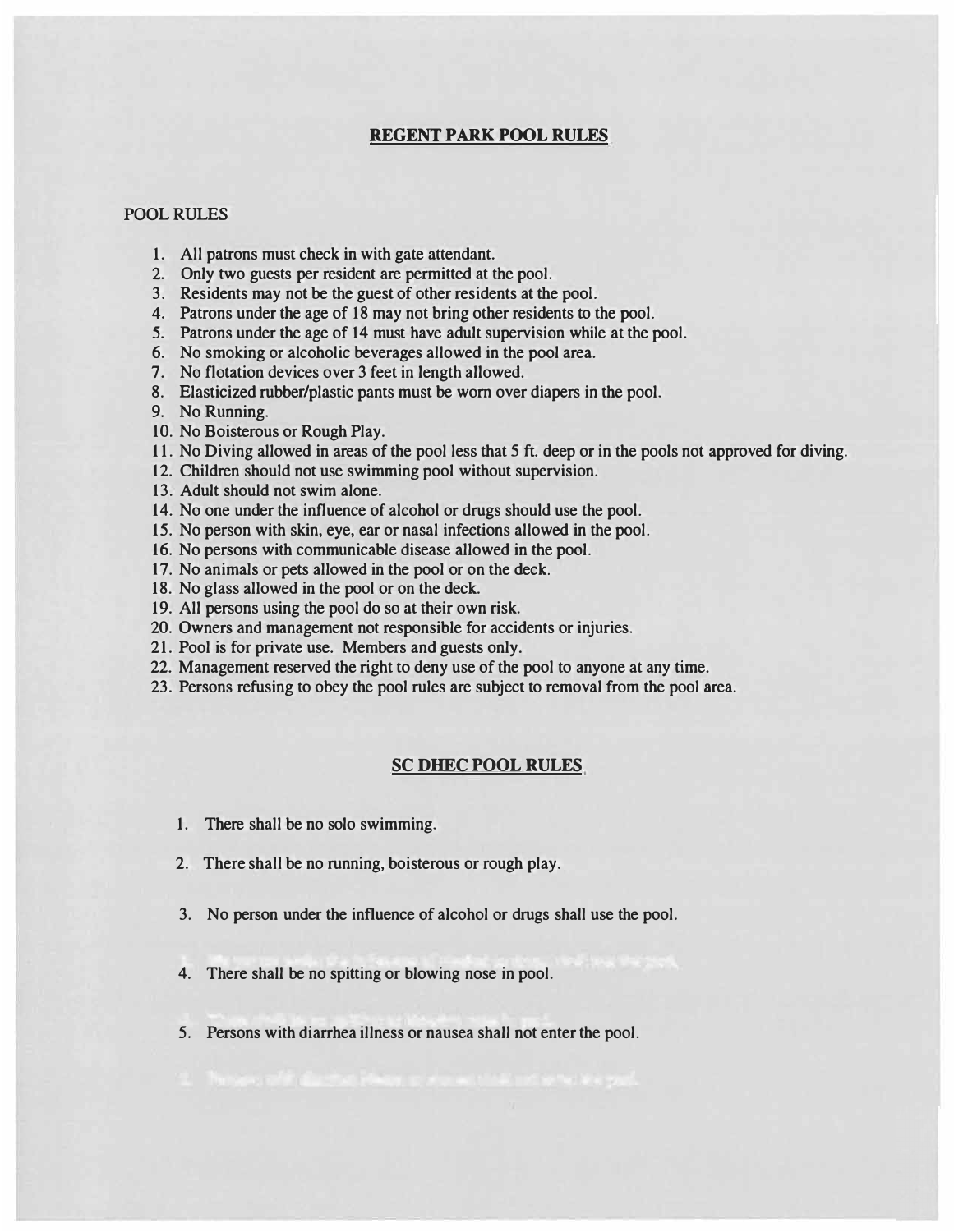- **6. No person with skin, eye, ear or respiratory infections shall enter the pool.**
- **7. Persons with open lesions or wounds shall not enter the pool.**
- **8. No animals or pets allowed in the pool enclosure area.**
- **9. No glass allowed in the pool or on the deck.**
- **10. No children shall use the swimming pool without adult supervision.**
- **11. You should take a shower before entering the pool.**
- **12. The pool is open from 10:00am to 8:00pm.**

## **REGENT PARK TENNIS COURT RULES**

- **1. Tennis Court facilities are for the sole use of residents and their guests. Residents must swipe their access card for admittance.**
- **2. Tennis courts are to be used EXCLUSIVELY for tennis or pickleball. No other non-tennis types of sporting equipment, hockey equipment, bikes, skateboards, or roller blades/skates are NOT permitted in the tennis courts. Bikes should be secured/stored outside the fenced tennis court areas.**
- **3. Pets are NOT allowed on the tennis courts under any circumstances.**
- **4. Residents MUST have in their possession both an access card and a valid photo ID (if over the age of 16) reflecting a Regent Park home address and must provide such ID if requested. Resident without an access card and/or such ID will be subject to removal from the premises and are subject to having their privileges revoked.**
- **5. Guests must have in their possession a valid photo ID reflecting a home address that is NOT in Regent Park and must provide such ID if requested. Guests without such ID will be subject to removal from the premises.**
- **6. Each adult resident may bring two adult non-resident guests to the tennis courts.**
- **7. Residents may not be the guests of other residents at the tennis court area.**
- **8. Residents are responsible to accompany and supervise their guests and children at all times.**
- **9. Children 12 and younger must be accompanied and supervised by an adult at all times in the tennis court area.**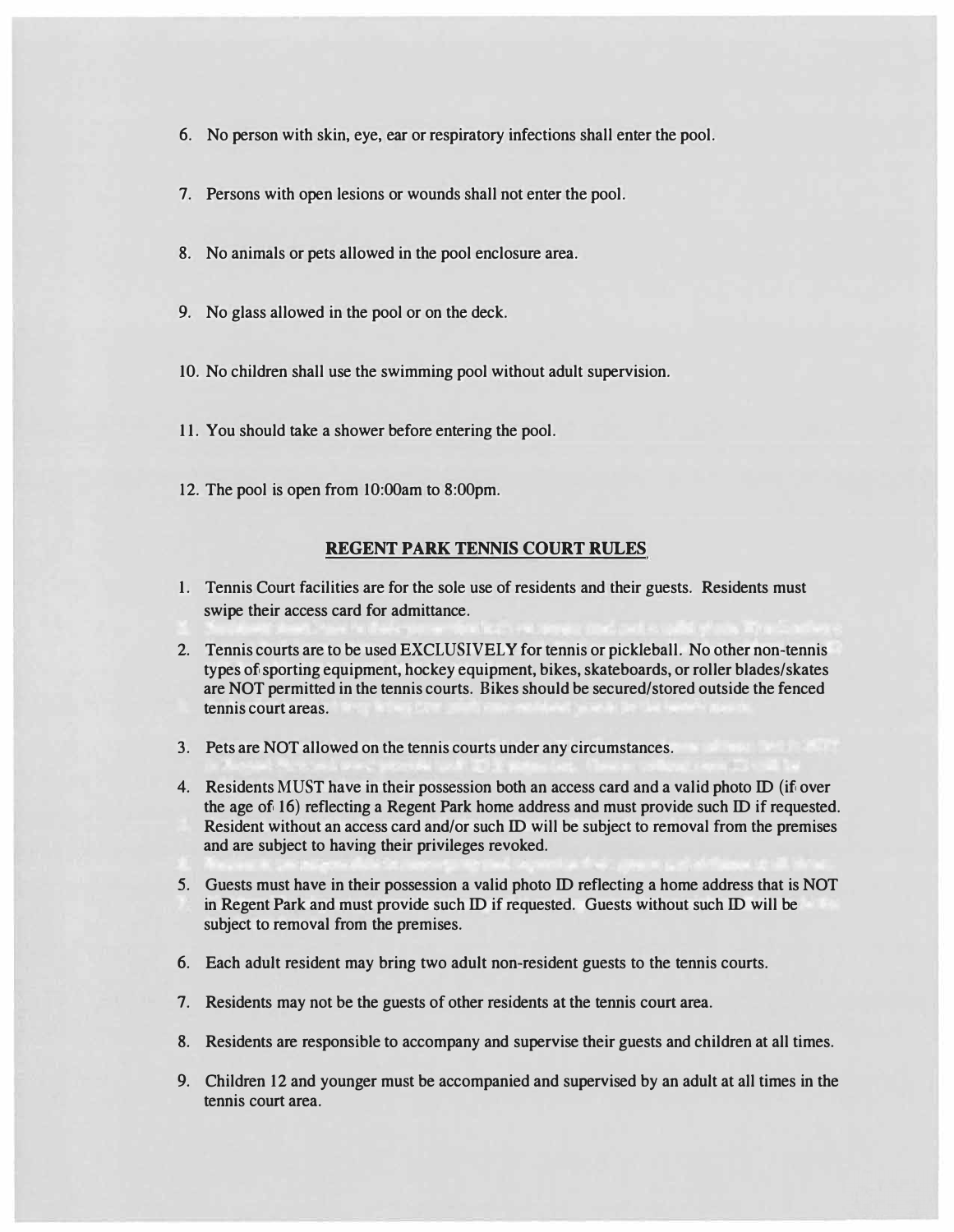**10. Residents and their guests use the facilities at their own risk.**

**11. Proper court behavior, attire and shoes are required on the tennis courts.**

**12. Players are responsible to leave the courts presentable ad remove all personal equipment and trash from the area. Please report any issues or damages immediately to William Douglas Management at regentpark@wmdouglas.com**

**13. Residents and guests will limit play to one(1) hour when others are waiting to play.**

**14. No eating, smoking, or alcoholic beverages allowed in the tennis court area. No glass containers of any kind are permitted in the tennis court area.**

**15. No audio equipment is permitted in the tennis court area.**

**16. Residents or guests using the courts for purposes other than tennis/pickleball, creating unsafe conditions or other disturbances are subject to removal from the premises and subject to having their privileges revoked.**

**17. Hours of tennis court operations are 8:00am to 10:00pm daily. Court lights will automatically turn off at 9:59pm.**

# **ACCESS CARDS**

- **1. Request for access cards should be emailed to regentpark@wmdouglas.com. The agreement will be returned and must be executed by the Member/tenant prior to pass being issued.**
- **2. Addresses will be provided two (2) access card at no cost. Members may purchase no more than three (3) additional or replacement cards at a cost of twenty-five dollars (\$25) per card. Requests for additional or replacement cards must be in writing and payment by check or money order must accompany the request. All additional cards will be mailed to the property address once processed.**
- **3. Access cards are issued to the property address, and not to the homeowner or tenant. It is the responsibility of the homeowner to transfer any and all access cards to the new owner in the event of sale. Homeowners should provide thirty (30) day's notice advising of sale of home and provide new owner name and contact information. Access cards are for the Member's use and are not to be shared, sold or lent to or with others not living in the Member's residence. The Association cannot be held responsible for lost, stolen, damaged or discarded access cards.**
- **4. Member understands and agrees that the privilege to use any amenity may be denied and the access card deactivated because of non-payment of assessments, existing, unresolved violations of the Restated and Amended Declaration of Covenants, Conditions, Restrictions and Limitations and Provisions for Membership in Regent Park Community Owner's Association, or violation of this Agreement of Rules.**